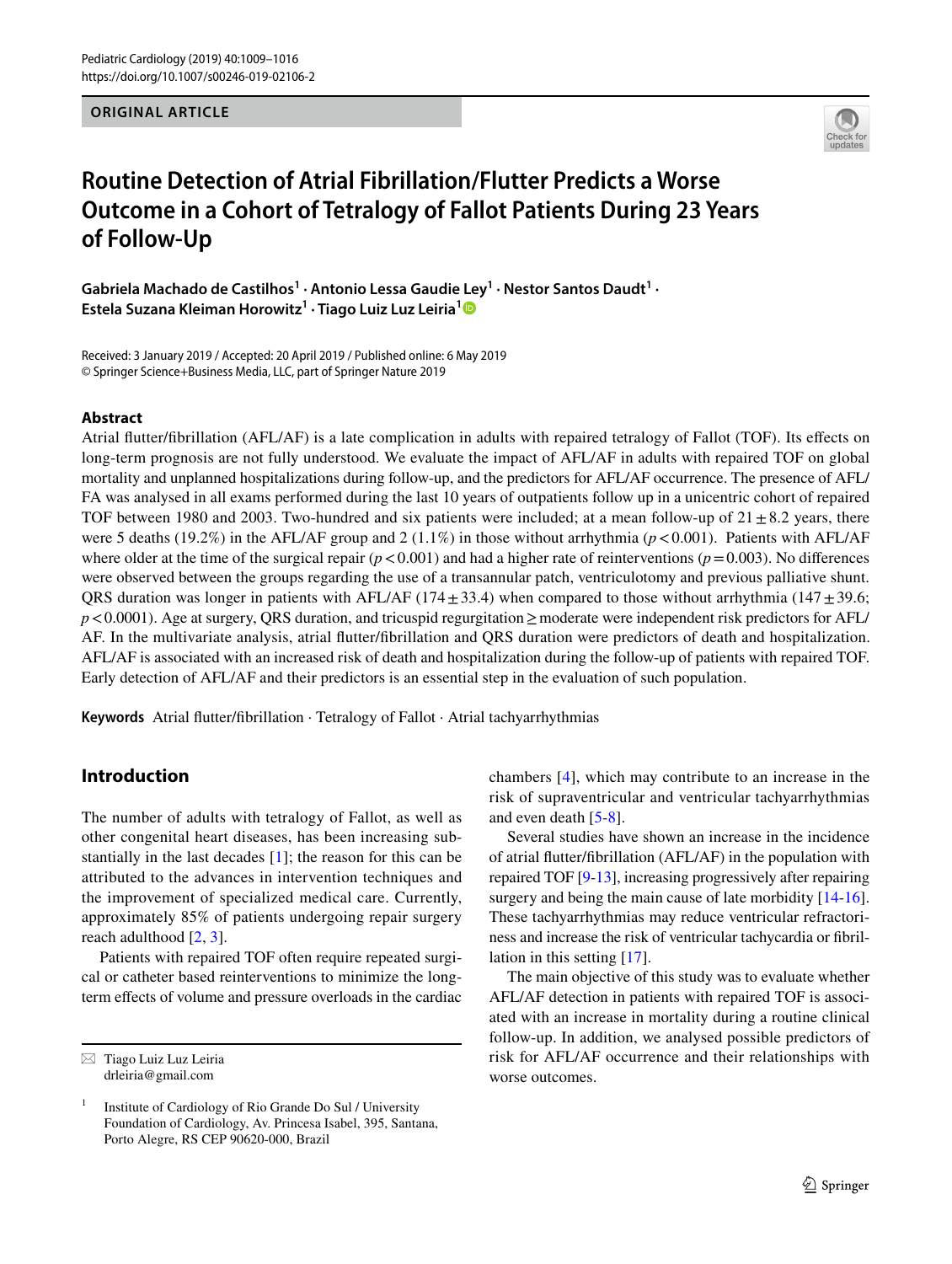## **Methods**

This is a historical cohort study on detection of atrial futter/ fbrillation in adults with repaired tetralogy of Fallot and its possible relationship with increased morbidity and mortality. The ethics committee of our Institution approved the study.

#### **Patients**

We initially identifed all patients with tetralogy of Fallot who underwent repaired surgery from 1980 to 2003 at our hospital. From this initial screening of 350 patients, we included individuals aged≥18 years at the last outpatient visit and who were followed up at our service, analysing the records available in the last 10 years (2008–2018), making up a total of 206 patients included in the study. The last follow-up date was March 2018.

Our centre is specialized in the care of patients (children and adults) with the most diverse congenital heart diseases, being a reference for performing reparative TOF surgeries in the southern region of Brazil. Thus, many patients referred to our centre come from diferent regions of the country, often making it impossible to continue the follow-up after the surgical repair. This justifes, to a great extent, the initial loss of 41% of the individuals in the period under analysis (Fig. [1\)](#page-1-0).

We excluded patients who were lost to regular clinical follow-up, as well as cases of tetralogy of Fallot with



<span id="page-1-0"></span>Fig. 1 Study flowchart. Three-hundred and fifty patients who underwent reconstructive surgery of ToF from 1980 to 2003 were identifed; 206 were included in the study according to the pre-established criteria. One-hundred and forty four were excluded; 41 with incomplete follow-up (at least one visit in the last 10 years), 72 without medical records (only surgery reports—they had undergone surgical repair as a child and were not followed in our centre), 17 due to death during the reconstructive surgery or due to immediate surgical complications, and 14 due to severe T4F with pulmonary atresia

pulmonary atresia, usually defned as an extreme variant of TOF [[18](#page-7-11)]. We divided the patients into two groups, with AFL/AF and no AFL/AF.

## **Data Collection**

Surgical data, including the type of initial surgical procedure, associated cardiac abnormalities, and the need for previous palliative shunts, were verifed in properly archived surgical reports. The surgical technique used was carefully analysed to evaluate the use of ventriculotomy, transannular patch for enlargement of the right ventricular outfow tract (RVOT), and the age of the patient at the time of surgery. Data from routine cardiac examinations, such as electrocardiogram (ECG), 24-h Holter, echocardiogram and stress testing, and those requested in specifc situations, such as magnetic resonance imaging (MRI), cardiac catheterization, and electrophysiological study (EPS), were collected from physical and electronic records. None of the imaging data were re-measured for this study.

All identifed exams were reviewed for atrial futter and/or fbrillation documentation. The diagnose of the arrhythmias under study was defned according to the current guidelines [\[19](#page-7-12)]. Atrial futter was not diferentiated into typical or atypical, and atrial fbrillation into paroxysmal, permanent, or persistent since such diferentiations cannot always be based only on punctual analyses. The presence of AFL/AF in the immediate postoperative period of cardiac reinterventions (the frst 48 h) was not considered. The follow-up period was defned as the interval (in years) between the time of complete surgical repair and the date of the last outpatient follow-up visit.

#### **Outcomes**

The primary outcome was defned as death from all causes (sudden death, death from heart failure, other cardiac or noncardiac causes). The secondary outcome (combined outcome) was the association of death and hospital admissions in the last 3 years in our centre—we included only hospitalizations that occurred after emergency care due to cardiac causes such as arrhythmias and heart failure.

#### **Statistical Analysis**

The collected data were analysed using the SPSS programme, version 22.0 (Armonk, NY, US: IBM corp.). Continuous variables were described as the means $\pm$ standard deviations or the medians and interquartile ranges, depending on the normality of the distribution. Diferences in the means and medians were calculated using Student *t* test or Wilcoxon rank-sum test. For categorical variables, frequencies and percentages were used, and the comparison between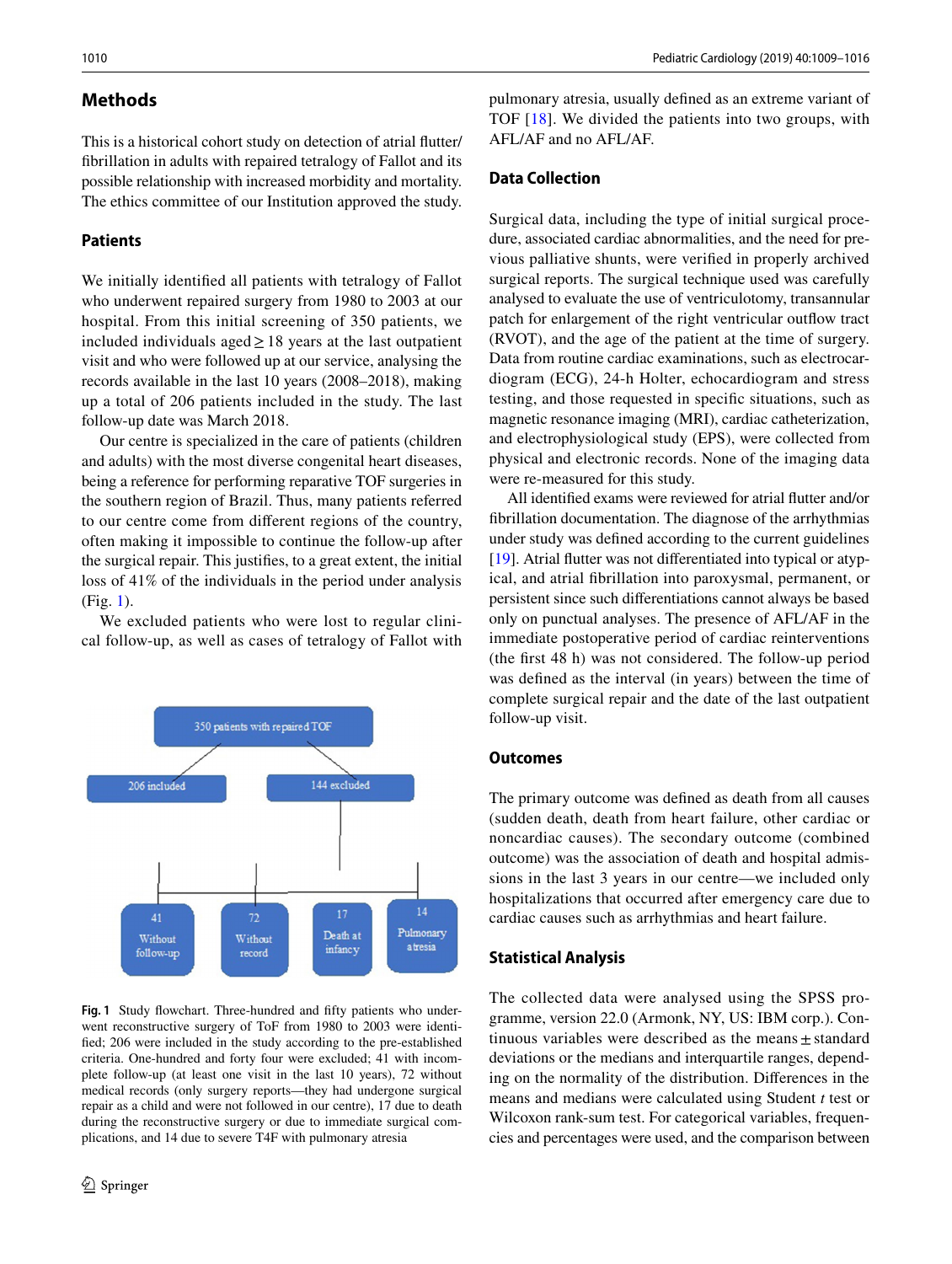the groups was performed using Fisher's exact test or Chisquare test. We estimated the probability of event-free survival in the follow-up period using the Kaplan–Meyer method. The comparisons of the survival curves and the mortality rates between the two groups of patients were performed by the long-rank test. The possible predictors of atrial futter/fbrillation and of the combined outcome, verifed in binary univariate logistic regression, were analysed by multivariate logistic regression using the stepwise backward selection model. The combination of these factors was based on clinical relevance, odds ratios, and high univariate significance  $(p < 0.05)$ . The possible predictors of death were evaluated using the Cox regression method.

## **Results**

## **Patients studied**

Of the 350 patients initially allocated, 206 met the inclusion criteria and formed the study cohort, of which, 118 were males (57.2%) (Table [1\)](#page-2-0). The primary outcome occurred in 7 patients (3.39%), 5 in the AFL/AF group (*p*<0.0001). The mean follow-up time after surgery repair was  $21 \pm 8.2$  years, and the subjects underwent surgery at a mean age of 3 years

<span id="page-2-0"></span>**Table 1** Demographic, surgical, and clinical characteristics

old (2–4 years old). Fifty-two patients (25.2%) received an aortopulmonary shunt; the intracardiac approach was performed via the right ventricle in 191 procedures (92.7%), and the transpulmonary or transatrial route was used in the remaining cases. Transannular patch was used in 65 patients (31.5%), and 78 patients (37.8%) had other associated cardiac abnormalities. The electrocardiogram was performed in all the patients in the study, most of whom had right bundle branch block  $(n=192 (93.2\%)$  (Table [2](#page-3-0)), and the mean duration of QRS was  $150.7 \pm 31.3$  ms.

#### **Arrhythmia**

Atrial futter/fbrillation was detected in 26 patients (12.6%) through analysis of the data of cardiac exams. As shown in Table [1](#page-2-0), patients with arrhythmias were older at the time of surgical repair  $[4 \text{ years old } (2.75-11); p < 0.001]$ . No differences were identifed between the groups regarding ventriculotomy, transannular patch, and previous palliative shunt.

The need for surgical reintervention throughout life was higher in the individuals with AFL/AF  $(n=21)$  $(80.8\%)$ ;  $p = 0.003$ ). Among these patients, we observed greater numbers of pulmonary valve replacement  $(n = 12)$ (46.1%);  $p < 0.001$ ), implantable cardioverter defibrillator (ICD)  $(n = 5 (19.2\%)$ ;  $p = 0.001$ ), pacemaker

| Variable                               | All patients<br>(n: 206) | <b>AFL/AF</b><br>(n: 26) | Without AFL/AF<br>(n: 180) | $\boldsymbol{p}$ |
|----------------------------------------|--------------------------|--------------------------|----------------------------|------------------|
| Male gender $[n \, (\%)]$              | 118 (57.2%)              | 20 (76.9%)               | 98 (54.4%)                 | 0.05             |
| White race $[n \, (\%)]$               | 192 (93.2%)              | 24 (92.3%)               | 168 (93.3%)                | 0.23             |
| Follow-up time (year)                  | $21 \pm 8.2$             | $25.8 \pm 11.2$          | $20.8 \pm 7.1$             | 0.01             |
| Age at surgical repair (year*)         | $3(2.0-4.0)$             | $4(2.75-11)$             | $3(2.0-4.0)$               | < 0.001          |
| Age at the last visit (year)           | $26 \pm 9$               | $24.1 \pm 8.8$           | $26.2 + 9$                 | 0.26             |
| Age at death (year)                    | $26.2 \pm 13.7$          | $227 \pm 15.9$           | $24.5 \pm 10.6$            | 0.8              |
| Previous palliative shunt $[n (\%)]$   | 52 (25.2%)               | 8 (30.7%)                | 44 (24.4%)                 | 0.6              |
| Ventriculotomy $[n (\%)]$              | 191 (92.7%)              | 24 (92.3%)               | 167 (92.7%)                | 1.0              |
| Transannular patch $[n (\%)]$          | 65 (31.5%)               | 11 $(42.3\%)$            | 54 (30%)                   | 0.2              |
| Reinterventions $[n (\%)]$             | $108(52.4\%)$            | 21 (80.8%)               | 87 (48.3%)                 | 0.003            |
| PV replacement $[n (\%)]$              | 39 (18.9%)               | $12(46.1\%)$             | 27(15%)                    | < 0.001          |
| ICD $[n \left( \% \right)]$            | $9(4.3\%)$               | $5(19.2\%)$              | $4(2.2\%)$                 | 0.001            |
| Pacemaker $[n \ (\%)]$                 | 9(54.3%)                 | $4(15.3\%)$              | 5(2.7%)                    | 0.01             |
| Residual VSD correction $[n (\%)]$     | $27(13.1\%)$             | $9(34.6\%)$              | 18 (10%)                   | 0.02             |
| TV repair $[n \ (\%)]$                 | $11(5.3\%)$              | 6(23%)                   | 5(2.7%)                    | < 0.001          |
| Other cardiac abnormalities $[n (\%)]$ | 78 (37.8%)               | 8 (30.7%)                | 70 (38.8%)                 | 0.56             |
| Clinical manifestations $[n (\%)]$     | 68 (33%)                 | $12(46.1\%)$             | 56 (31.1%)                 | 0.19             |
| Syncope $[n \ (\%)]$                   | $3(4.4\%)$               | $\mathbf{0}$             | $3(5.3\%)$                 | 1.0              |
| Signs/symptoms of HF $[n (\%)]$        | 53 (77.9%)               | $5(41.6\%)$              | 48 (85.7%)                 | 0.56             |
| Palpitations $[n (\%)]$                | 17(25%)                  | $8(66.6\%)$              | 9(16%)                     | < 0.001          |

*AFL/AF* atrial futter/fbrillation, *PV* pulmonary valve, *ICD* implantable cardioverter defbrillator, *VSD* ventricular septal defect, *TV* tricuspid valve, *HF* heart failure

\* Continuous variables that were not normally distributed were analysed by the medians and interquartile ranges (25th and 75th percentiles)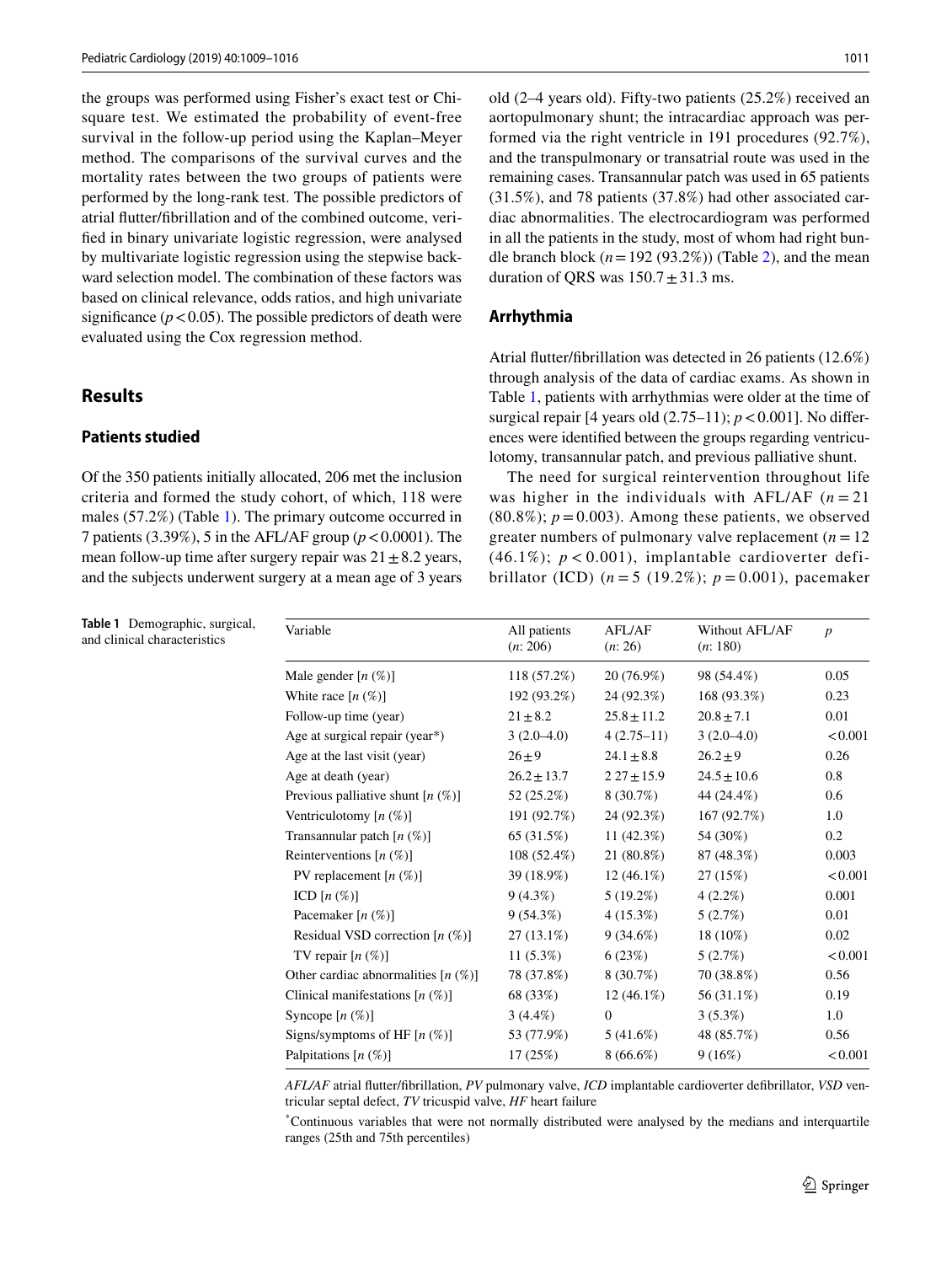<span id="page-3-0"></span>**Table 2** Cardiological examinations analysed

| Variable                           | All patients<br>(n 206) | <b>AFL/AF</b><br>(n 26) | Without AFL/AF<br>(n: 180) | $\boldsymbol{p}$ |
|------------------------------------|-------------------------|-------------------------|----------------------------|------------------|
| Electrocardiogram $[n (\%)]$       | 206 (100%)              | 26 (100%)               | 180 (100%)                 |                  |
| CRBB $[n \left( % \right)]$        | 192 (93.2%)             | 26 (100%)               | 166 (92.2%)                | 0.29             |
| QRS duration (ms)                  | $150.7 \pm 31.3$        | $174.2 \pm 33.4$        | $147.3 \pm 39.6$           | < 0.001          |
| Echocardiogram $[n (\%)]$          | 192 (93.2%)             | 24 (92.3%)              | 168 (93.3%)                |                  |
| Residual lesions $[n (\%)]$        | 156 (81.2%)             | 20 (83.3%)              | 136 (80.9%)                | 1.0              |
| LVEF $(\%)$                        | $65.3(56.1-73.3)$       | $62.9(53.7-71.3)$       | $66.1(56.6-73.8)$          | 0.18             |
| RV/RA (mmHg)                       | $31(26-43.2)$           | $57(39.2 - 71)$         | $30.5(26-59.1)$            | 0.004            |
| $LA$ (mm)                          | $33.1 \pm 6.8$          | $39.1 \pm 6.9$          | $32.4 \pm 6.4$             | < 0.001          |
| $RV$ (mm)                          | $28.5(23-37)$           | $33(28-40)$             | $28(22-36)$                | 0.003            |
| $PR \geq$ moderate $[n (\%)]$      | 89 (46.3%)              | $7(29.1\%)$             | 82 (48.8%)                 | 0.13             |
| $TR \geq$ moderate $[n \ (\%)]$    | $30(15.6\%)$            | 9(37.5%)                | 21 (12.5%)                 | 0.005            |
| Cardiac catheterization $[n (\%)]$ | 76 (36.8%)              | $13(50\%)$              | 63 (35%)                   |                  |
| $PASP$ (mmHg)                      | $20(15.5-29.5)$         | $30(19-39.5)$           | $20(15-26.7)$              | 0.02             |
| $RVSP$ (mmHg)                      | $35(25.7-45)$           | $40(32.5 - 82.5)$       | $35(25-45)$                | 0.05             |
| $RASP$ (mmHg)                      | $8(6-11)$               | $13(11.2 - 16.5)$       | $8(5.5-14.6)$              | 0.02             |
| MR $[n \left( % \right)]$          | $19(9.2\%)$             | $3(11.5\%)$             | $16(8.8\%)$                |                  |
| RVEDV index $(mL/m2)$              | $131.5(102.3 - 171.7)$  | 137 (108.4-177)         | $120(102 - 145)$           | 0.82             |
| EPS $[n \left( % \right)]$         | 33 (16%)                | 14 (53.8%)              | 19 (10.5%)                 |                  |
| Ablation $[n (\%)]$                | 9(27.2%)                | 8(57.1)                 | $1(5.2\%)$                 | 0.005            |
| $VT[n(\%)]$                        | 15(7.2%)                | $5(19.2\%)$             | $10(5.5\%)$                | 0.035            |
|                                    |                         |                         |                            |                  |

*AFL/AF* atrial futter/fbrillation, *CRBB* complete right bundle branch block, *LVEF* left ventricular ejection fraction, *RV/RA* pressure gradient right ventricle/right atrium, *LA* left atrium, *RV* right ventricle, *PR* pulmonary regurgitation, *TR* tricuspid regurgitation, *PASP* pulmonary artery systolic pressure, *RVSP* right ventricular systolic pressure, *RASP* right atrium systolic pressure, *MR* magnetic resonance, *RVEDV* right ventricular end-diastolic volume, *EPS* electrophysiological study, *VT* ventricular tachycardia

insertion  $(n=4 (15.3\%); p=0.01)$ , residual VSD correction  $(n=9$  (34.6%);  $p=0.02$ ), and tricuspid valve repair  $(n=6$  (23%);  $p < 0.001$ ) in the comparison between the groups. Patients with atrial flutter/fibrillation on routine exams had more palpitation symptoms at outpatient visits  $(p < 0.001)$ . The QRS duration was significantly higher  $(174.2 \pm 33.4; p < 0.001)$  in the arrhythmia group (Fig. [2](#page-3-1)).

In the analysis of echocardiographic data, no difference was found between groups in relation to left ventricular ejection fraction. However, the RV/RA gradient [57 mmHg (39.2–71) vs. 30.5 mmHg (36–59.1);  $p = 0.004$ ], left atrial (39.1  $\pm$  6.9 mm vs. 32.4  $\pm$  6.4 mm;  $p < 0.001$ ) and right ventricle size [33 mm (28–40) vs. 0.28 mm (22–36);  $p = 0.003$ , were higher in the AFL/AF group. The presence of tricuspid regurgitation≥ moderate was more often observed in the group with arrhythmia  $(p = 0.005)$ , but no difference was found regarding the presence of pulmonary regurgitation  $(p = 0.13)$ . Patients with AFL/AF had more episodes of ventricular tachycardia (OR 4.04; 95% CI 1.26–12.98; *p* = 0.035).



<span id="page-3-1"></span>**Fig. 2** QRS duration comparison between the group with atrial fbrillation/futter and the group without atrial fbrillation/futter

#### **Predictors of Atrial Flutter/Fibrillation**

Demographic, clinical, electrocardiographic and echocardiographic variables were associated with atrial futter/fbrillation. The possible predictors of AFL/AF in the univariate analysis included age at surgical repair (OR  $1.08, p=0.01$ ),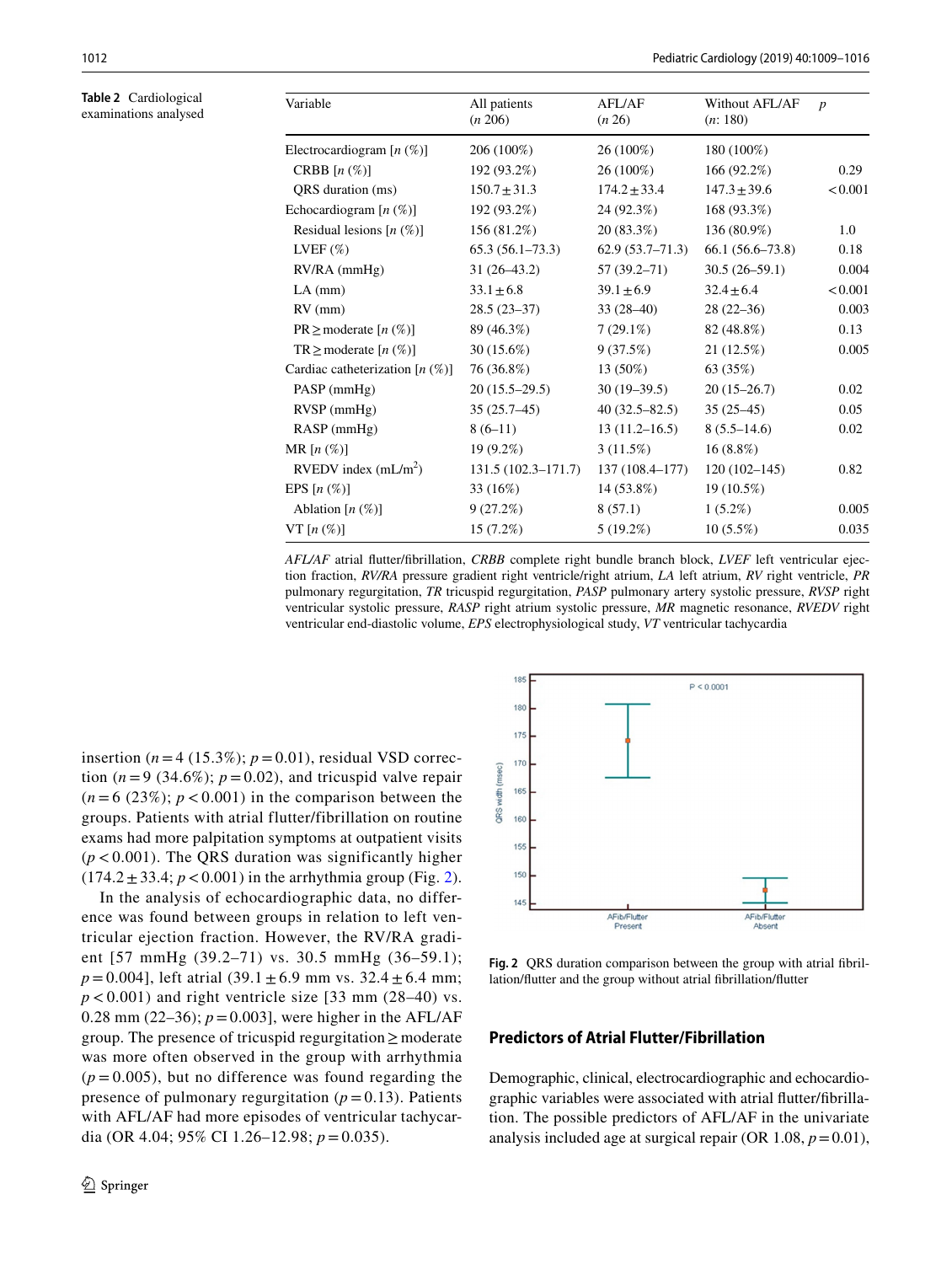QRS duration (OR 1.03,  $p < 0.001$ ), follow-up time from repair (OR 1.07,  $p=0.004$ ), tricuspid regurgitation  $\geq$  moderate (OR 15.5, *p*<0.001), left atrial size (OR 1.14, *p*<0.001) and the number of reinterventions (OR 1.84,  $p = 0.002$ ) (Table [3\)](#page-4-0). The use of transannular patch, aortopulmonary palliative shunt and ventriculotomy for the intracardiac approach appeared to be less important for the occurrence of atrial futter/fbrillation.

In the multivariate analysis (Table [4\)](#page-4-1), we identifed QRS duration (OR 1.02; 95% CI 1008–1046; *p*=0.004) and age at surgical repair (OR 1.08; 95% CI 1.017–1.167; *p*=0.015) as independent predictors of AFL/AF. The presence of tricuspid regurgitation≥moderate was strongly associated with the atrial tachyarrhythmias under study, with an OR of 18.02 (95% CI 4.4–73.8; *p*<0.001).

#### **Survival After AFL/AF Detection**

In our patient population, the median time from AFL/AF detection to death was 112 days (percentile 25th–75th: 92–115). Of the 26 cases identifed as having the arrhythmia, 19% died during the follow-up.

#### **Overall Survival**

A total of seven patients (3.39%) died during the follow-up. The main cause of death in our cohort was the fnal stage of heart failure, which occurred in 4 subjects (57.1%; age 18–54 years). The other causes were sudden death in 1 individual (14.2%, age 18 years) and postoperative cardiogenic shock in 2 patients (28.5%, ages 18 and 32 years).

<span id="page-4-0"></span>**Table 3** Univariate analyses of atrial futter/fbrillation predictors

|                                                     | AFL/AF |                 |                  |
|-----------------------------------------------------|--------|-----------------|------------------|
|                                                     | OR     | 95% CI          | $\boldsymbol{p}$ |
| Univariate analysis                                 |        |                 |                  |
| Age at surgical repair (year)                       | 1.08   | $1.015 - 1.155$ | 0.01             |
| ORS duration (ms)                                   | 1.03   | $1.015 - 1.048$ | < 0.001          |
| Previous palliative shunt $(\%)$                    | 0.72   | $0.296 - 1.790$ | 0.48             |
| Ventriculotomy $(\%)$                               | 1.07   | $0.227 - 5.038$ | 0.93             |
| Transannular patch $(\%)$                           | 0.58   | $0.252 - 1.355$ | 0.21             |
| Follow-up time (year)                               | 1.07   | $1.022 - 1.124$ | 0.004            |
| Tricuspid regurgitation $\geq$ moder-<br>ate $(\%)$ | 15.55  | 4.601-52.591    | < 0.001          |
| RV/RA gradient (mmHg)                               | 1.04   | 1.018-1.072     | 0.001            |
| Left atrium (mm)                                    | 1.14   | $1.067 - 1.234$ | < 0.001          |
| Number of reinterventions $(\%)$                    | 1.84   | 1.263-2.694     | 0.002            |

*AFL/AF* atrial futter/fbrillation, *RV/RA* gradient pressure gradient right ventricle/right atrium

<span id="page-4-1"></span>**Table 4** Multivariate analyses of atrial futter/fbrillation predictors

|                                                     | <b>AFL/AF</b> |                 |         |
|-----------------------------------------------------|---------------|-----------------|---------|
|                                                     | OR            | 95% CI          | p       |
| Multivariate analysis                               |               |                 |         |
| ORS duration (ms)                                   | 1.02          | 1.008-1.046     | 0.004   |
| Age at surgical repair (year)                       | 1.08          | $1.017 - 1.167$ | 0.015   |
| Follow-up time (year)                               | 1.03          | $0.987 - 1.093$ | 0.14    |
| Tricuspid regurgitation $\geq$ moder-<br>ate $(\%)$ | 18.02         | 4.403-73.809    | < 0.001 |
| Number of reinterventions $(\%)$                    | 1.47          | $0.912 - 2.399$ | 0.11    |

*AFL/AF* atrial futter/fbrillation

#### **Predictors of the Primary and Secondary Outcomes**

The presence of atrial futter/fbrillation was negatively associated with survival rates during the follow-up by multivariate analysis (OR 11.27; 95% CI 1.991–63.885; *p*=0.006) (Table [8\)](#page-5-0) (Fig. [3\)](#page-4-2). The other variables in the univariate analysis did not show a relationship with increased mortality in our cohort.

In the univariate analysis (Table  $5$ ), QRS duration (OR 1.04;  $p < 0.001$ ), previous palliative shunt (OR 2.09,  $p = 0.04$ ), transannular patch (OR 2.49; = 0.008), follow-up time after surgical repair (OR 1.08,  $p < 0.001$ ), atrial flutter/fibrillation (OR 13.75;  $p < 0.001$ ) and the number of reinterventions (OR 2.15;  $p < 0.001$ ) were identified as the possible predictors of the combined outcome (death+hospitalization). QRS duration (OR 1.02; 95% CI 1.026–1.046;  $p = 0.04$ ) and the presence of AFL/AF (OR 16.97; 95% CI 2.18–131.9;  $p = 0.007$ ) were independent risk predictors for the combined outcome of death and hospital admissions  $(Table 6)$  $(Table 6)$ .



<span id="page-4-2"></span>**Fig. 3** Comparison of death-free survival between the group with atrial fbrillation/futter (dotted line) and the group without atrial fbrillation/futter (continuous line)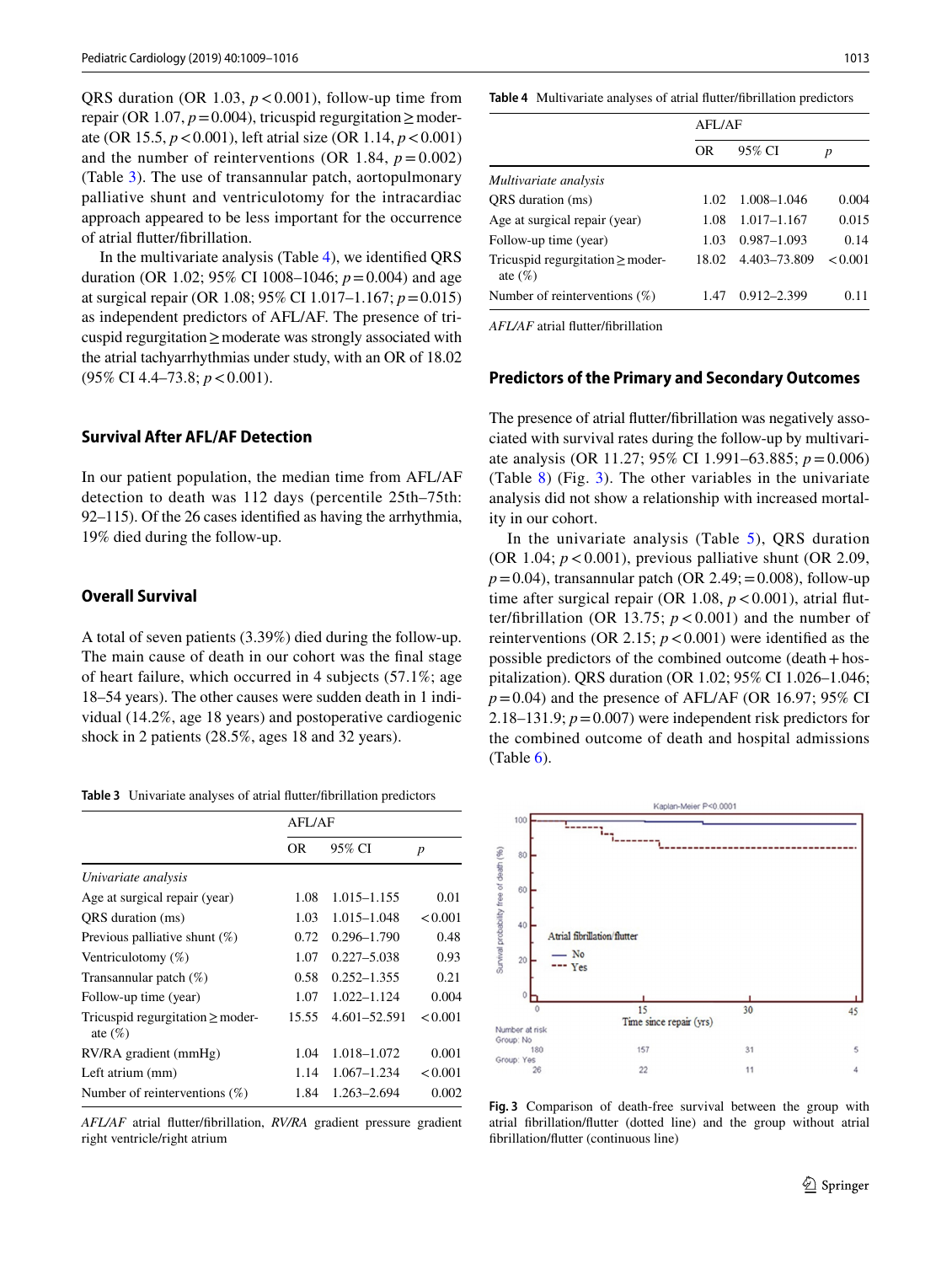|                                                     | $Death + H$ |                 |                  |  |
|-----------------------------------------------------|-------------|-----------------|------------------|--|
|                                                     | <b>OR</b>   | 95% CI          | $\boldsymbol{p}$ |  |
| Univariate analysis                                 |             |                 |                  |  |
| QRS duration (ms)                                   | 1.04        | $1.025 - 1.056$ | < 0.001          |  |
| Previous palliative shunt $(\%)$                    | 2.09        | 1.033-4.243     | 0.04             |  |
| Ventriculotomy $(\%)$                               | 0.86        | $0.232 - 3.189$ | 0.82             |  |
| Transannular patch (%)                              | 2.49        | 1.269-4.903     | 0.008            |  |
| Follow-up time (year)                               | 1.08        | $1.042 - 1.136$ | < 0.001          |  |
| Tricuspid regurgitation $\geq$ moder-<br>ate $(\%)$ | 1.04        | $0.276 - 3.973$ | 0.94             |  |
| RV/RA gradient (mmHg)                               | 1.00        | $0.985 - 1.026$ | 0.63             |  |
| Left atrium (mm)                                    | 1.04        | $0.992 - 1.100$ | 0.10             |  |
| Number of reinterventions $(\%)$                    | 2.15        | 1.530-3.034     | < 0.001          |  |
| $AFL/AF \ (\%)$                                     | 13.75       | 2.749-73.543    | < 0.001          |  |
| LVEF $(\%)$                                         | 0.98        | $0.960 - 1.017$ | 0.40             |  |
| Age at surgical repair (year)                       | 1.02        | $0.965 - 1.078$ | 0.48             |  |

<span id="page-5-1"></span>**Table 5** Univariate analyses of predictors of the combined outcome (death+hospitalization)

*H* hospitalizations, *RV/RA gradient* pressure gradient right ventricle/ right atrium, *AFL/AF* atrial futter/fbrillation, *LVEF* left ventricular ejection fraction

<span id="page-5-2"></span>**Table 6** Multivariate analyses of predictors of the combined outcome (death+hospitalization)

|                                  | $Death + H$ |                 |       |  |
|----------------------------------|-------------|-----------------|-------|--|
|                                  | OR.         | 95% CI          | р     |  |
| Multivariate analysis            |             |                 |       |  |
| ORS duration (ms)                | 1.02        | $1.026 - 1.046$ | 0.04  |  |
| Previous palliative shunt $(\%)$ | 2.81        | 0.985-5.242     | 0.24  |  |
| AFL/AF (%)                       | 16.97       | 2.183-131.931   | 0.007 |  |
| Number of reinterventions $(\%)$ | 0.60        | $0.268 - 1.362$ | 0.23  |  |

*AFL/AF* atrial futter/fbrillation

## **Discussion**

Our study has important clinical implications for the management of patients with tetralogy of Fallot. Possible predictors of the electrophysiological and haemodynamic substrate of the development of atrial tachyarrhythmias, together with the late age of surgical repair in the group with atrial futter/fbrillation, are the main contributions of this study. The primary outcome occurred in 3.39% of patients during the follow-up period. Previous studies have shown similar mortality at the same follow-up time in patients with corrected TOF [[16\]](#page-7-9). The prevalence of atrial futter/fbrillation was 12.6% in our cohort, correlating with the prevalence of atrial tachyarrhythmias described in the literature in this study population [[15,](#page-7-13) [20](#page-7-14)] (Tables [7](#page-5-3) and [8\)](#page-5-0).

<span id="page-5-3"></span>**Table 7** Univariate analyses of death predictors

|                                                |       | Death            |      |
|------------------------------------------------|-------|------------------|------|
|                                                | OR    | 95% CI           | p    |
| Univariate analysis                            |       |                  |      |
| ORS duration (ms)                              | 1.02  | $0.997 - 1.044$  | 0.08 |
| Previous palliative shunt $(\%)$               | 2.87  | 0.580-14.256     | 0.19 |
| Ventriculotomy $(\%)$                          | 0.39  | $0.046 - 3.356$  | 0.39 |
| Tricuspid regurgitation $\geq$ moderate $(\%)$ | 3.48  | $0.557 - 21.846$ | 0.18 |
| $RV/RA$ gradient (mmHg)                        | 1.01  | $0.962 - 1.067$  | 0.61 |
| Left atrium (mm)                               | 1.09  | $0.940 - 1.284$  | 0.23 |
| Number of reinterventions $(\%)$               | 1.13  | $0.560 - 2.297$  | 0.72 |
| AFL/AF (%)                                     | 13.75 | 2.571–73.543     | 0.02 |
| LVEF $(\%)$                                    | 0.97  | $0.881 - 1.076$  | 0.60 |
| Age at surgical repair (year)                  | 1.07  | $1.007 - 1.149$  | 0.03 |

*RV/RA* pressure gradient right ventricle/right atrium, *AFL/AF* atrial futter/fbrillation, *LVEF* left ventricular ejection fraction

<span id="page-5-0"></span>**Table 8** Multivariate analyses of death predictors

|                                  | <b>OR</b> | Death<br>95% CI | p     |
|----------------------------------|-----------|-----------------|-------|
| Multivariate analysis            |           |                 |       |
| Age at surgical repair<br>(year) | 1.05      | $0.947 - 1.165$ | 0.35  |
| AFL/AF (%)                       | 11.27     | 1.991-63.885    | 0.006 |

*AFL/AF* atrial futter/fbrillation

The occurrence of atrial futter/fbrillation has a substantial impact on clinical events and appears to identify patients at an increased risk of death. The survival time was signifcantly reduced in the AFL/AF group compared to that in the group without arrhythmias, with an increase in the prevalence of arrhythmias with the increasing age. These results are consistent with those of previous studies demonstrating a relatively quiescent period of 10 to 15 years after surgical repair, followed by a decline in atrial futter/fbrillation-free survival [\[11,](#page-7-15) [16\]](#page-7-9). The association between advanced age and atrial fbrillation is also established in patients without tetralogy of Fallot due to electrophysiological changes in cells, including a reduced duration of action potentials, a decreased capacity of the action potential to adapt to heart rate, and increased spatial variability of repolarization [\[21](#page-7-16)].

In this study cohort, we selected all-cause mortality as the primary outcome and the combination of death and hospital admissions as the secondary outcome due to the extreme clinical importance of such events and the impact that they have on patients with tetralogy of Fallot.

We observed that the age at surgical repair was higher in patients with atrial futter/fbrillation, which may refect a group that underwent surgery in an earlier era when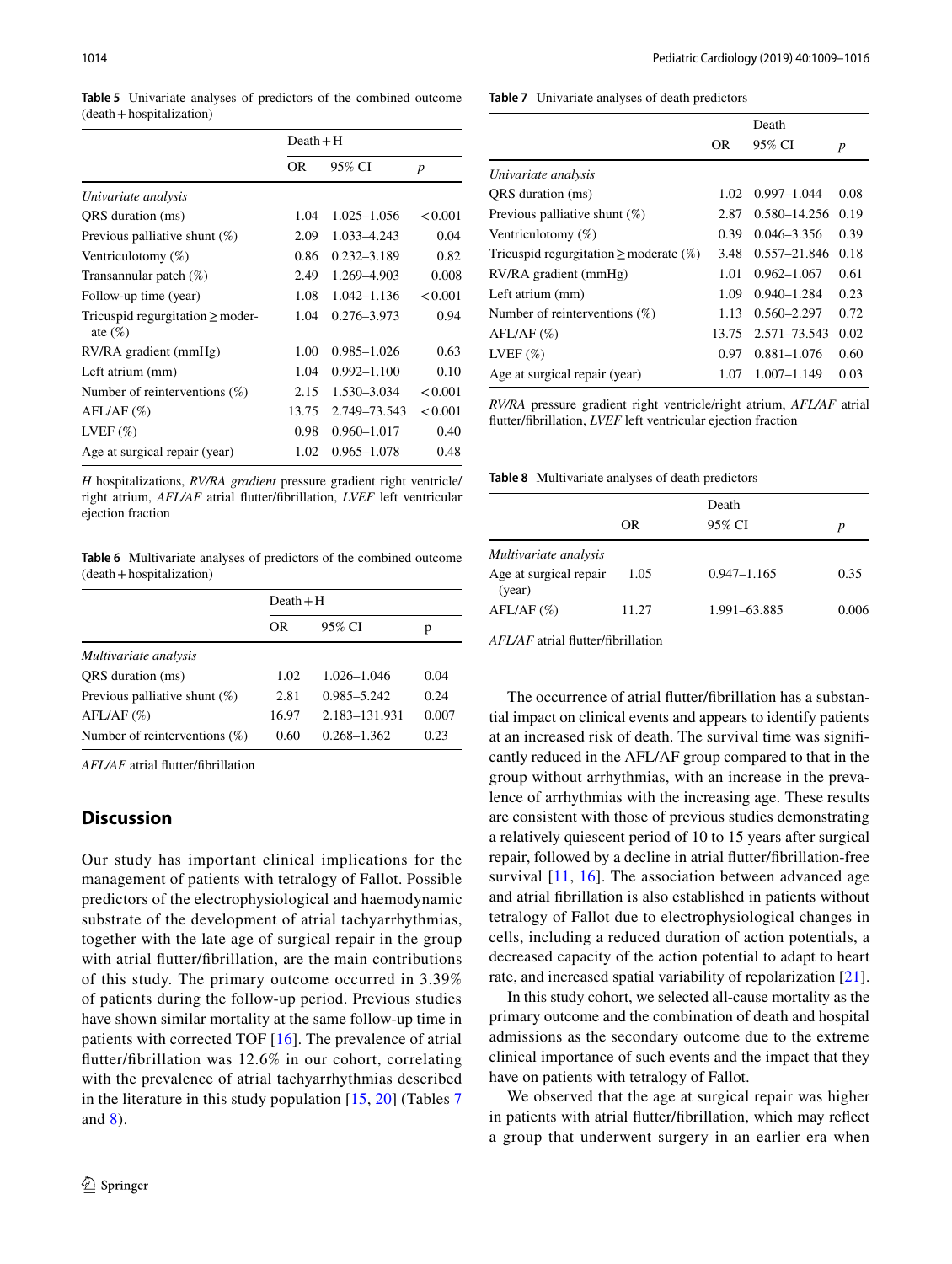myocardial repair and preservation techniques had not been optimized, since progressive myocardial fbrosis with the increasing repair age is an impetus for atrial tachyarrhythmias [\[22](#page-7-17)]. These fndings are consistent with those of previous studies by Khairy et al. and Gatzoulis et al. [\[12,](#page-7-18) [23](#page-7-19)]. A previous palliative shunt and ventricular incision for the intracardiac approach were not predictors of AFL/AF according to the analysis of our data.

No evidence of a higher probability of atrial futter/fbrillation was found in patients in whom surgical reconstruction of the RVOT was performed with a transannular patch compared to that in the group that did not require intervention involving the pulmonary valve ring, which was also demonstrated by Gatzoulis et al. [\[14](#page-7-8)] in a multicentre study with 793 patients. Therefore, the characteristics of surgical repair appear to be less relevant to the onset of atrial futter/ fbrillation, although ventriculotomy, transannular patch and palliative shunt have previously been demonstrated to be predictors of the risks for sustained ventricular tachycardia and sudden cardiac death [\[12](#page-7-18)]. In contrast to previous studies [[9,](#page-7-6) [15\]](#page-7-13), left ventricular dysfunction did not infuence the incidence of AFL/AF in our cohort, which may be explained by the gap in the retrospective data from echocardiograms for this specifc analysis.

The need for surgical reintervention over the years was signifcantly higher in patients with atrial futter/fbrillation. Among the main reinterventions needs, we observed a higher prevalence of pulmonary valve replacement, ICD and pacemaker implantation, residual VSD correction, and tricuspid valve repair, suggesting that patients who develop atrial futter/fbrillation of these older cohorts, where the surgical techniques are not the same as those currently used, may have presented a palliative and repairing surgical result below that considered ideal.

Tricuspid regurgitation was the predominant haemodynamic lesion among the individuals exhibiting the arrhythmias under study, which was presumably caused by dilation of the right atrium and the tricuspid ring, thus creating the substrate for atrial arrhythmogenesis [[24](#page-7-20)]. Pulmonary regurgitation was not associated with atrial futter/fbrillation in our study; however, it is the primary residual lesion in patients with episodes of ventricular tachycardia.

A longer QRS duration was also a predictor of the risk for arrhythmic events as previously reported. This prolonged QRS is the result of the combined efects of surgical injury to the myocardium, as in the case of a right bundle branch block, and a later efect related to ventricular dilatation, thus providing an ideal environment for the onset of tachyarrhythmias. Patients who develop atrial futter/fbrillation present an immediate increase in the QRS duration postoperatively, followed by a slow increase over the years in contrast to the faster increase in patients who progress to ventricular tachycardia and sudden death [[25\]](#page-7-21).

The patients with AFL/AF presented more frequent progression to ventricular tachycardia than the arrhythmia-free group during the study period. Since the tricuspid regurgitation usually observed in these patients, has a potential to increase the volume of the right ventricle (RV), and this can lead to progressive dilatation of the RV when combined with pulmonary regurgitation, being the ideal place to cause ventricular arrhythmias [[23,](#page-7-19) [26\]](#page-7-22).

## **Limitations of the Study**

Because our study is retrospective in nature, patients who did not undergo an outpatient follow-up in the last 10 years, especially because they lived in distant cities, were eventually excluded, leading to a signifcant loss to follow-up. Study limitations also include the fact that routine cardiac exams were not performed in all patients or the data in physical and digital records were incomplete. Limitations regarding echocardiographic data of RV function were present, which is currently assessed using more precise imaging modalities such as magnetic resonance imaging and threedimensional echocardiography; however, because this population receives health care predominantly through the public sector, major fnancial limitations often deter requests for these exams. Extensive data refect the outcomes of surgeries that were performed at an earlier time, and the surgical strategies used today may lead to diferent outcomes.

## **Conclusion**

We determine in this study that atrial flutter/fibrillation are predictors of death in adults with repaired tetralogy of Fallot. We verifed that the diferent surgical techniques employed to correct TOF do not directly infuence the development of AFL/AF, whereas they are determinants for the onset of VT and the increased risk of sudden death, as already observed in previous studies. The preservation of tricuspid valve function, as well as factors that increase right ventricular pressure, appear to be important factors in reducing the risk of atrial futter/ fbrillation and its consequent increase in mortality. Routine cardiological exams, especially those of low cost and easy accessibility, such as electrocardiogram, echocardiogram and 24-hours Holter, are essential tools in the control of patients at risk.

Thus, continuous monitoring throughout the life of individuals with tetralogy of Fallot, with specialized medical follow-up and tests of easy access to the population, has shown to be primordial for early detection of elements indicative of worse outcomes. Therefore, we can employ preventive measures to reduce arrhythmias and consequent mortality.